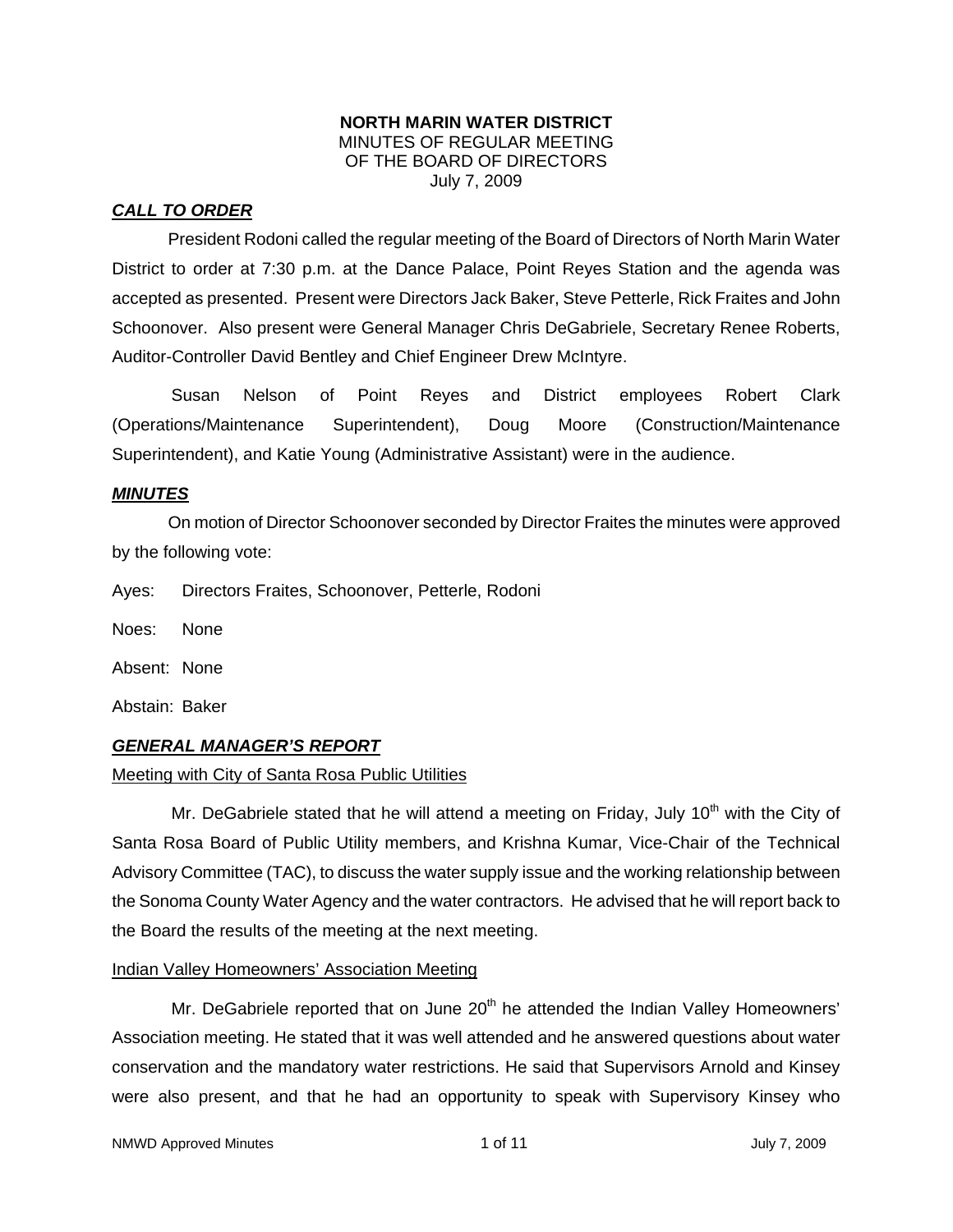recommended that North Marin Water be represented at the Wine Country Water Summit on July 16<sup>th</sup> as it is important for the agricultural interests in Sonoma County to know that North Marin is interested in Russian River water supply. Mr. DeGabriele asked if any Board members wished to attend the July  $16<sup>th</sup>$  meeting and Directors Fraites and Petterle agreed to attend.

Director Baker asked Mr. DeGabriele if he received any negative comments because many of the most vocal people present at the rate increase public hearing were members of the Indian Valley Homeowners Association. Mr. DeGabriele said that he was the last to be introduced and was introduced into silence; but nonetheless, there were some good questions and he stayed around following the meeting to answer individual questions.

### Oceana Marin Homeowners' Association Meeting

Mr. DeGabriele said that in two weeks, on July 18<sup>th</sup>, either he or Robert Clark will attend the Oceana Marin Homeowners Association meeting.

### *OPEN TIME*

President Rodoni asked if anyone in the audience wished to bring up an item not on the agenda and there was no response.

### *STAFF / DIRECTORS' REPORTS*

President Rodoni asked if staff or Directors wished to bring up any other items not on the agenda and the following items were discussed:

### Joe Kauwe

 Drew McIntyre informed the Board that about two weeks ago, Joe Kauwe was found incoherent in his car in the District parking lot and that 911 was called. He said that Mr. Kauwe was taken to Kaiser, was in ICU for about a week and a half and that he is now recovering at home.

## Public Hearing

Director Schoonover said that since the time of the public hearing was not noted on the agenda, the Board wait and see if there would be more attendees. Mr. Bentley stated that there were notices sent out to all West Marin and Oceana Marin customers, as well as advertisements in local papers, stating the time of the hearing would be 7:30 p.m.

## *HEARING/APPROVE: WEST MARIN WATER BUDGET*

Mr. Bentley presented the proposed West Marin Water FY 09/10 Budget for the Board's final review and approval. He stated that staff is proposing a 9% commodity rate increase, a 25% increase in the minimum service charge, a new residential tier rate, a non-residential seasonal rate,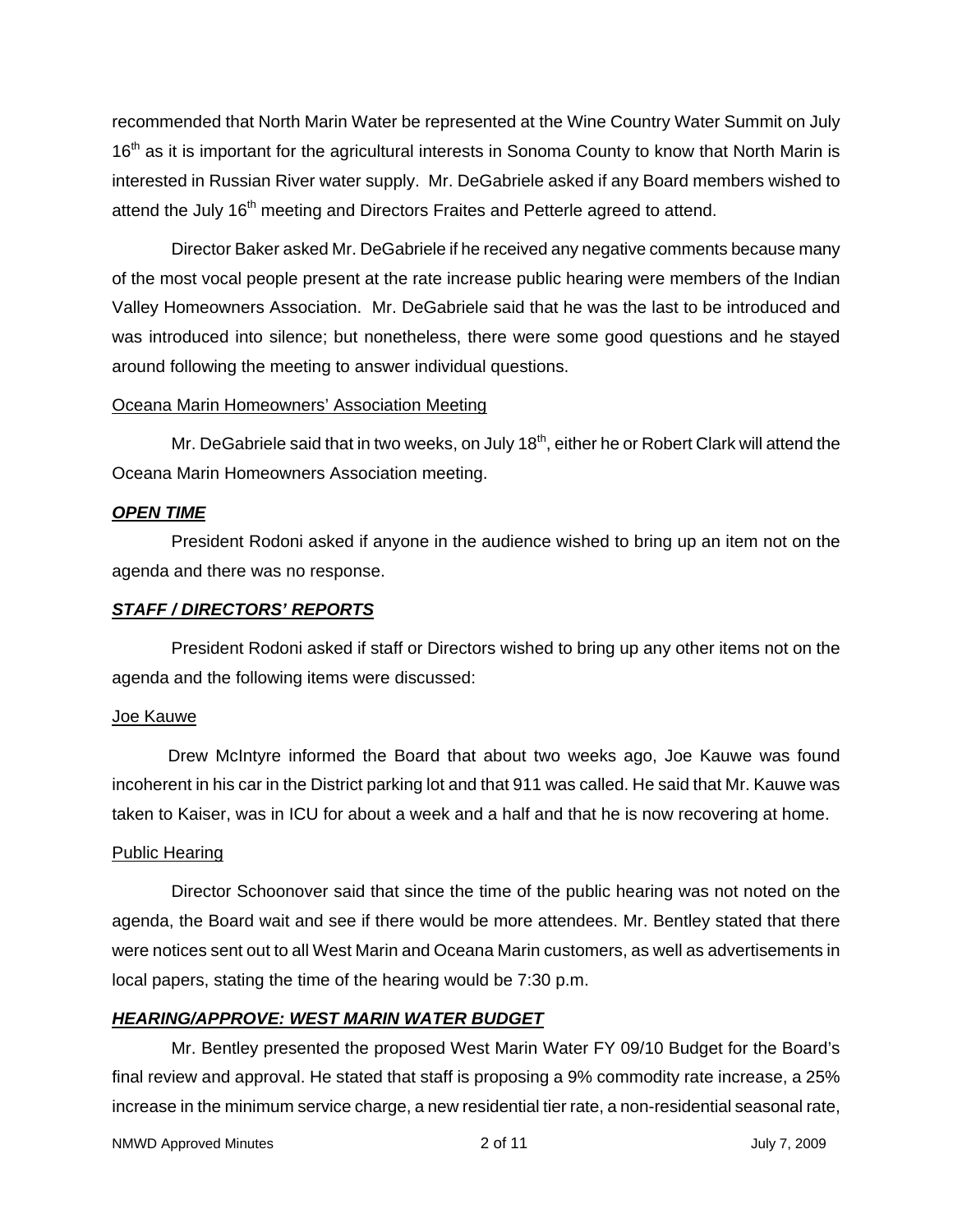and that staff is also recommending an increase in the West Marin Water connection fee. He advised that the District mailed individual letters to all West Marin water customers notifying them of the proposed rate increase and hearing, letters advising of the proposed connection fee increase were sent to potential developers; and the public hearing and proposed rate increase was noticed in the Point Reyes Light. Mr. Bentley stated that he received a total of six calls in response to the letters. Mr. McIntyre added that the Engineering Department received additional calls regarding the connection fees and that interest is being generated in moving projects forward prior to the proposed August 1 connection fee increase effective date.

Mr. Bentley presented a PowerPoint presentation that detailed the proposed rate increases. Mr. Bentley said that a 9% increase to commodity rate and a 25% minimum service charge increase is proposed. He advised that an additional residential tier rate for consumption between 400 to 900 gallons per day is recommended and that the District is proposing a seasonal rate for all nonresidential use between June 15 through October 31. Mr. Bentley said that the typical water customer will see a \$49 increase in their annual cost of water.

Mr. Bentley said that there was a debate on where to set the threshold for the additional tier for residential customers; staff had recommended 300 gallons per day. He said that Director Rodoni opined that that was too stringent and had suggested that 400 gallons per day was more reasonable, affecting about 34% of customers. He said once the tier rate goes into effect, customers will modify their consumption and water use will drop, and that the point of the imposing an additional tier is to encourage water conservation.

Mr. Bentley stated that factors considered in calculating the increase in the connection fees were the ongoing improvement projects, reduction in anticipated growth, project cost increases and the addition of the debt owed by West Marin Water to Novato Water incurred to construct the projects identified in the Long Range Improvement Project Plan. Mr. Bentley stated that 25% of Improvement Project costs are attributed to new development; and therefore, new development should pay 25% of the \$457,000 debt owed to Novato. He said that \$22,800 is the recommended connection fee, a 140% increase, to provide \$2.28M over the next 20 years for improvement projects. The proposed connection fee increase would be effective on August 1, 2009.

Director Baker asked if the assumption of five new connections per year is optimistic. Mr. Bentley said that the District looked at the past 10 years' connection history and felt that five new connections were realistic. Director Rodoni said that five new connections for the next year or two is realistic.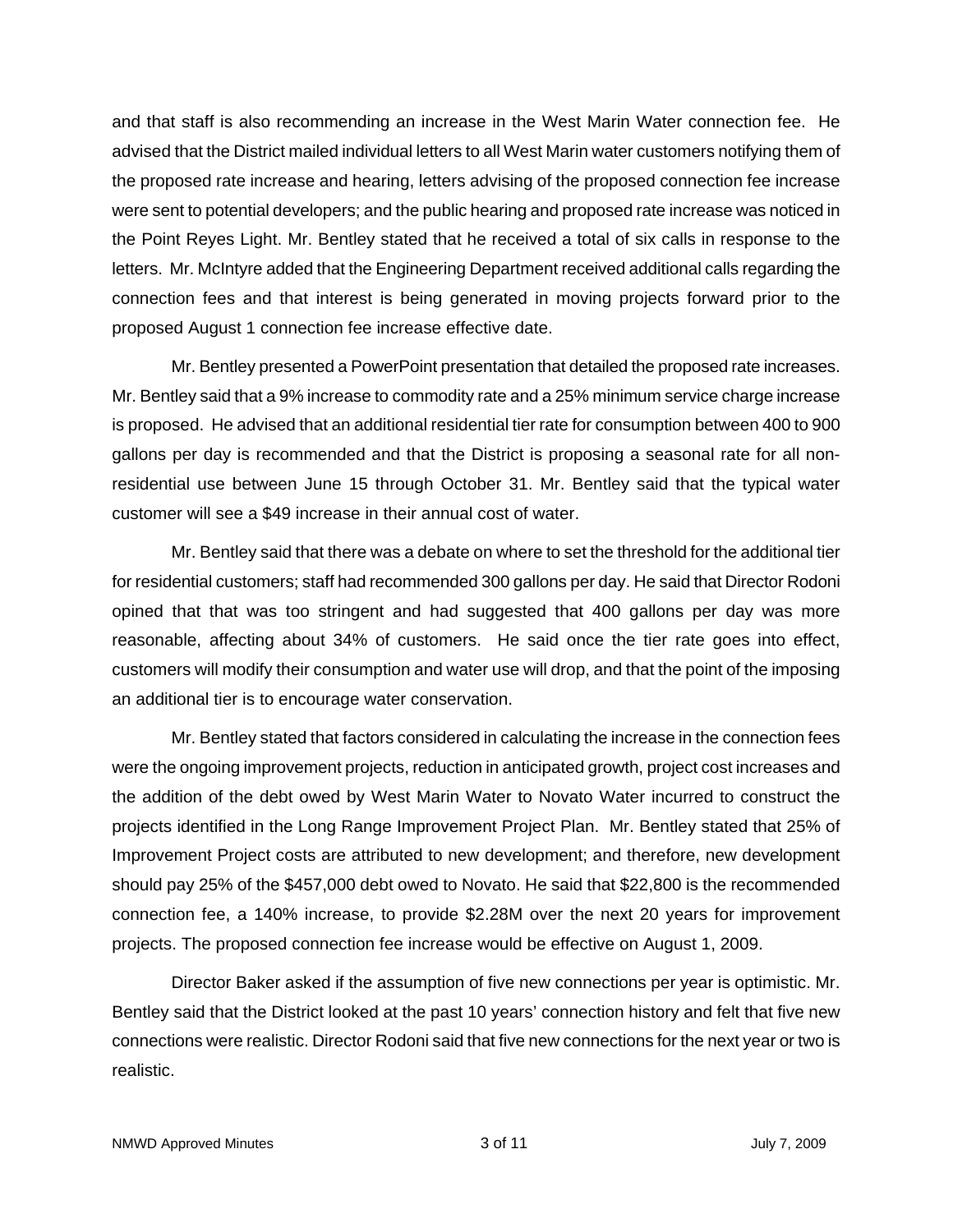Mr. McIntyre summarized the West Marin Improvement Projects plan. He said that significant projects budgeted for the coming fiscal year are the two-inch galvanized steel pipe replacement in Paradise Ranch Estates; seismic upgrades of Point Reyes storage tanks, and the planning, design and land acquisition for construction of a solids handling tank near the Point Reyes Treatment Plant. He highlighted significant projects in the Five-Year Improvement Projects plan including ongoing water conservation programs, replacement of the 25,000 gallon tank in Paradise Ranch Estates, the Gallagher Well Pipeline Project, and Treatment Plant Modifications and noted that it is anticipated that the Gallagher Well Pipeline Project and Treatment Plant Modifications projects will be funded by loans and/or grants.

Mr. Bentley explained the five-year plan of paying off the debt that West Marin Water owes Novato Water and said that if all assumptions are realized, the debt will be paid off in 2013 and there will be no water rate increase in FY14. He stated that operating expenses are budgeted to increase 2% over last year. He said that the District's rate comparison with other coastal areas show that, even with the proposed increases, West Marin water cost remains at the lowest of the agencies surveyed.

President Rodoni opened the public hearing at 8:05 p.m.

Susan Nelson of Point Reyes stated that she has a combined residence and bed & breakfast on Highway 1. She said that she belongs to a group of 16 small lodging businesses. Ms. Nelson said that her group is concerned about how to educate their guests about saving water without curtailing their vacation experience. She said that they cannot police their guests' water use.

Director Fraites suggested putting a notice on the bathroom counter informing guests of the water shortage and the importance of conserving water. Director Rodoni offered to have the District Water Conservation Coordinator, Ryan Grisso, provide information to them on how to educate their customers. Mr. DeGabriele said that Mr. Grisso will give her a call and work with her group to get them literature or cards and the District will do its best to help out.

President Rodoni closed the public hearing at 8:11 p.m.

Director Rodoni stated that the rate increases are as predicted to cover costs for the Long Range Improvement Plan and payback Novato Water. He said the tier rates were requested by the public to be consistent with Novato. He stated that he thinks the proposed connection fee increase is huge and he asked that the Board consider spreading out the increase over two years as was done in Novato; half in the first year and the balance in the second year. He further stated that the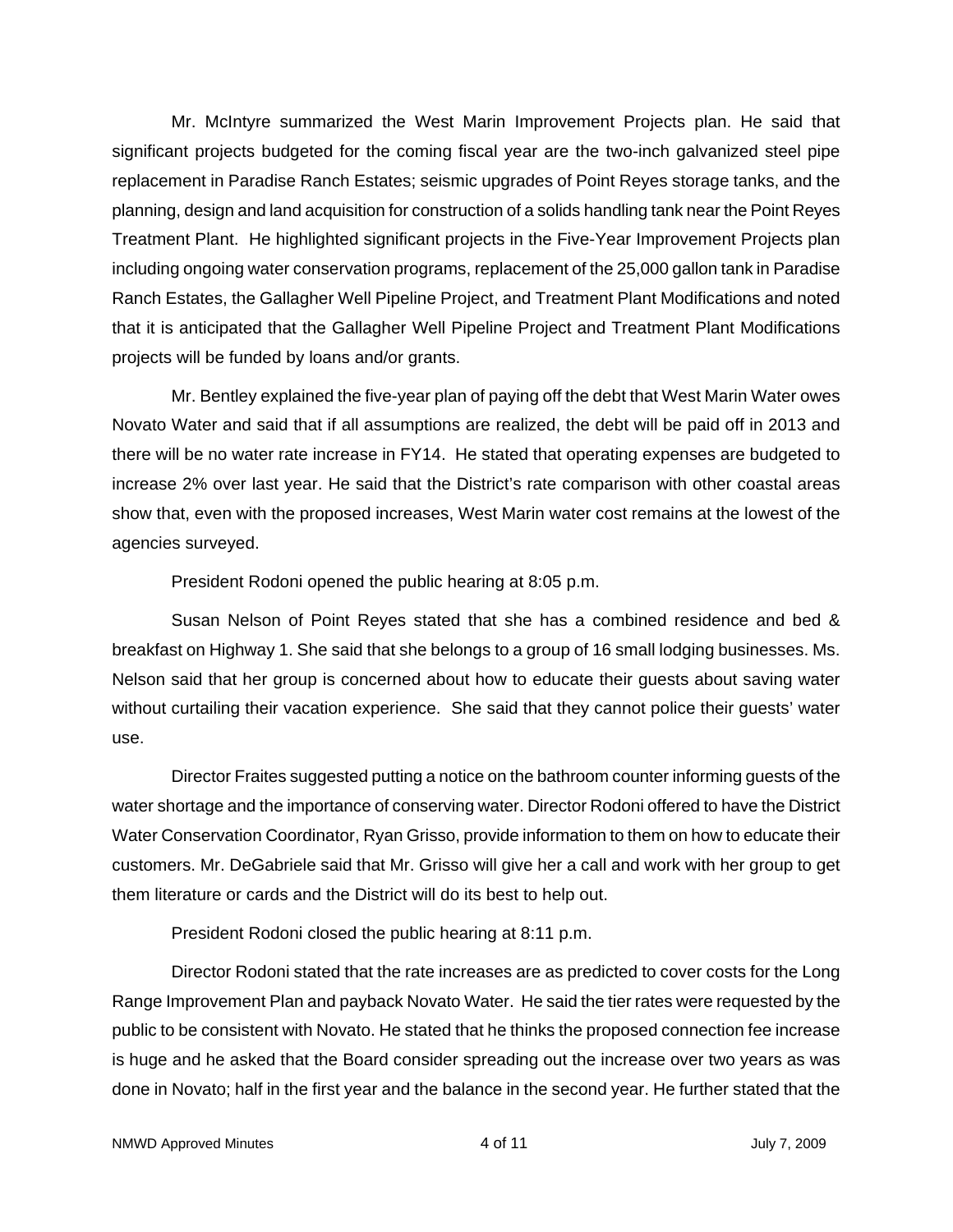second year would be subject to review. Director Rodoni said that people have contacted him asking why the increase is so large, and said that the District needs to increase rates in small increments every year to avoid such large increases at one time.

Director Petterle asked what the connection fee would be if divided between two years. Mr. Bentley responded that the fee would be \$16,150 on August 1, 2009 and \$22,800 on August 1, 2010.

On the motion of Director Schoonover and seconded by Director Fraites the Board unanimously approved Resolution 09-20 entitled, "Resolution of the Board of Directors of North Marin Water District Amending Regulation 54 – Water Rates" to increase the Commodity Rate 9%, increase the West Marin Water Minimum Service Charge by 25%, institute a New Residential Tier Rate and a Non-Residential Seasonal Rate.

On the motion of Director Petterle and seconded by Director Schoonover the Board unanimously approved the connection fee increase to \$16,150 beginning August 1, 2009 and \$22,800 on August 1, 2010.

On the motion of Director Petterle and seconded by Director Baker the Board unanimously approved the proposed West Marin Water budget for FY10 as amended by spreading the connection fee increase over two years.

On the motion of Director Schoonover and seconded by Director Baker the Board unanimously approved the authorization for the General Manger to pay demands arising from execution of the budgeted West Marin Water expenditure plan.

### *HEARING/APPROVE: OCEANA MARIN SEWER BUDGET*

Mr. Bentley presented the proposed FY10 Oceana Marin Sewer budget for the Board's final review and approval. He stated that there is no increase in the monthly sewer charge proposed; however, staff has recommended a connection fee increase of 69% to \$15,200 per equivalent dwelling unit. He stated that the District mailed letters to potential developers and received no calls; and the public hearing and proposed fee increase was noticed in the Point Reyes Light.

Mr. Bentley stated that the primary factor for the proposed connection fee increase is the replacement of 4,000 feet of six-inch diameter ductile iron pipeline that runs cross-country and ongoing improvement projects. He further stated that the District is anticipating three new connections each fiscal year.

Mr. McIntyre summarized the proposed Improvements Projects for Oceana Marin. He said that the District is continuing with the \$15,000/year for the collection system infiltration repairs; the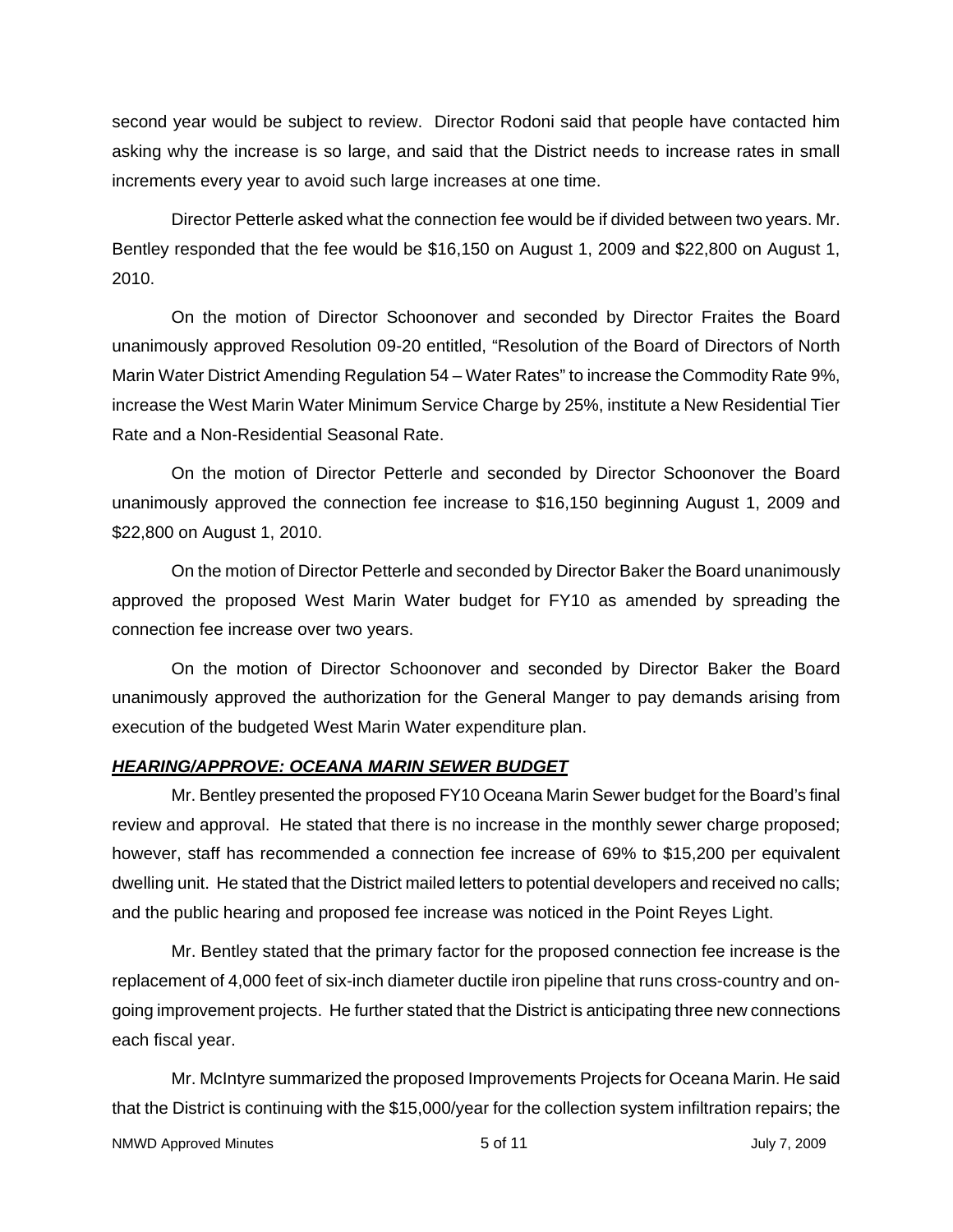Tahiti Way Lift Pump Station rebuild in FY12 and FY 13, and there are miscellaneous remote alarms improvements within the next year. Mr. McIntyre said that in FY11 the District will replace the siphon dosage tank and conduct a disposal capacity study.

Director Baker asked if \$17,000 was adequate for the rebuilding of the Tahiti Way Lift Pump Station. Mr. DeGabriele stated that 10 years ago the pumps were replaced with the rotary pump, and said that the District has been counseled to replace them frequently. Robert Clark said that the District expects an increase in costs, but the plan is to rebuild the rotary pump only.

Addressing the Oceana Marin Sewer budget, Mr. Bentley said that revenue is flat; and of interest are contract operations (Phillips & Associates) at \$60,000 for this year. He said that total operating expenditures will increase to \$122,000, a 3% increase from the current year budget.

Mr. Bentley advised that, \$48,000 of Oceana Marin tax allocation is at risk to be "borrowed" by the State of California. He said that the proposed connection fee increase next year will generate \$46,000. He stated that the five-year plan assumes a total cash balance for Oceana Marin next fiscal year of \$317,000 but will drop to \$140,000 in fiscal year 11 as the District pays for half of the cost of the cross-country sewer line replacements.

Mr. Bentley presented the chart showing Oceana Marin having the highest annual sewer service cost compared to other agencies in the coastal area.

President Rodoni opened the public hearing at 8:28 p.m. and hearing no comment closed the public hearing at 8:28 p.m.

Director Petterle asked if it would make sense to gradually increase the connection fee as was done in Novato and now Point Reyes. Mr. Bentley recommended against phasing the increase because the proposed rate increase is only half the magnitude of Point Reyes.

On the motion of Director Baker and seconded by Director Schoonover, the Board unanimously approved Resolution No. 09-22 entitled, "Revision of North Marin Water District Regulation 109 – Oceana Marin Sewer Service – Rates and Charges", adopted the FY10 Oceana Marin Sewer System Budget as presented and authorized the General Manager to pay demands arising from execution of the budgeted Oceana Marin expenditure plan.

# *INFORMATION ITEMS – WEST MARIN*

# *WEST MARIN IMPROVEMENTS PROJECTS - FISCAL YEAR PROGRESS REPORT (PRELIMINARY)*

Mr. McIntyre stated that this was a preliminary re-cap of the West Marin projects. He said that there were a total of 12 Improvement Projects budgeted in FY 08-09 in West Marin and Oceana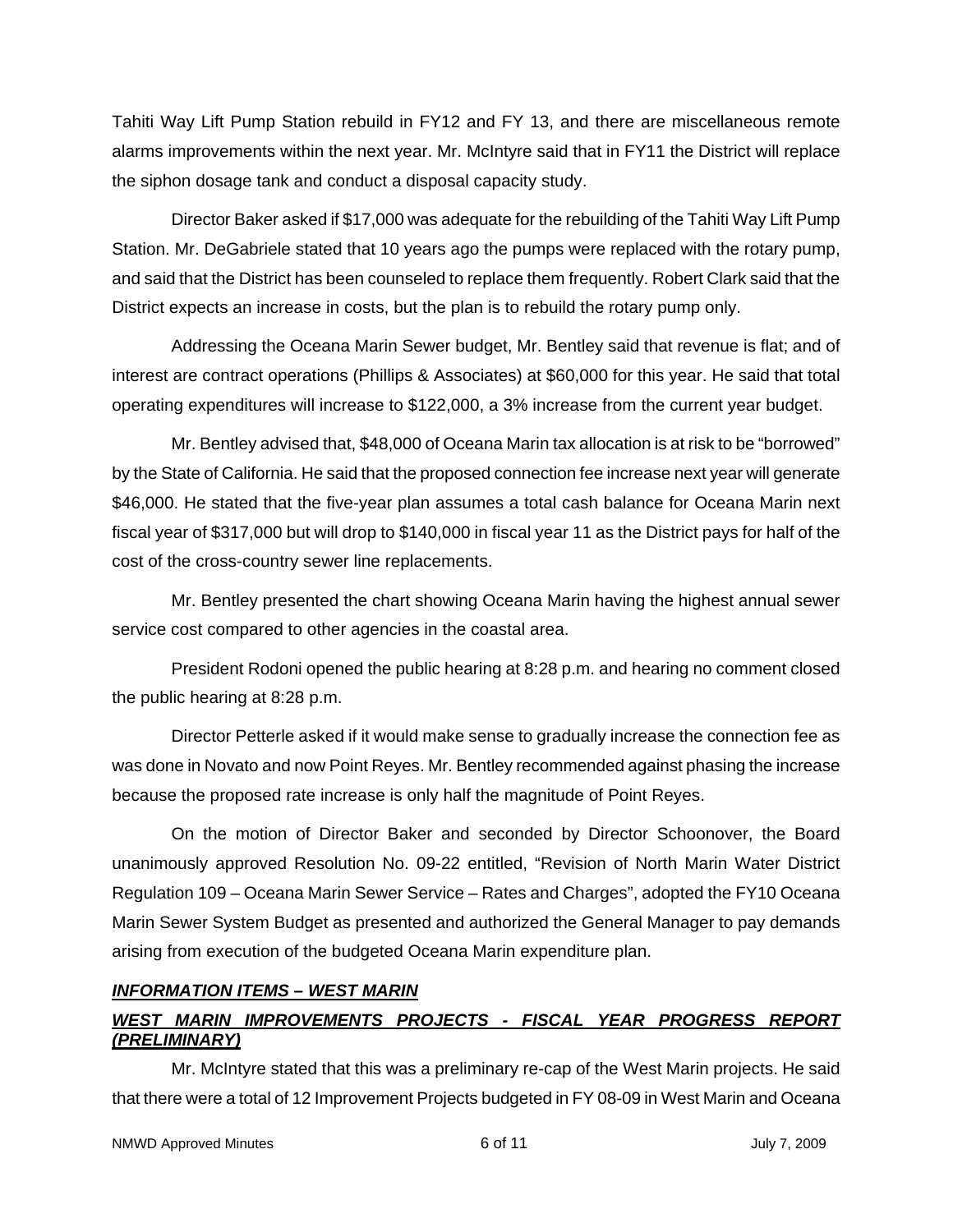Marin. He said that the District added one additional project and of the 13 projects, 11 were completed at or below budget except for the Inverness Park Tank Replacement Project which was over-budget by \$35,000. He stated that the Inverness tank cost overrun was primarily due to the materials cost estimate being under-budgeted by \$15,000 and labor cost was higher than planned because the use of regular employee laborers (instead of temporary) was required. He said that there was \$16,000 overrun in West Marin Projects and Oceana Marin completed projects were \$30,000 under-budget.

Director Rodoni asked for a status of the Long Range Improvement Projects and Mr. McIntyre responded that the District has completed the projects except for the Paradise Ranch Estates Tank No.4 project.

## *CONSENT CALENDAR*

On the motion of Director Petterle and seconded by Director Fraites, the Board unanimously approved the following items on the consent calendar:

# *ADOPT REIMBURSEMENT RESOLUTION – APPLICATION FOR RECYCLED WATER PROJECT EXTENSION TO VALLEY MEMORIAL PARK*

As part of the State Revolving Fund Loan application process for a recycled water project extension to Valley Memorial Park, the District has to submit a resolution adopted by the Board declaring the official intent of the District to reimburse certain planning, design and construction expenditures from the proceeds of indebtedness.

The Board approved Resolution 09-23 entitled, "A Resolution of the Board of Directors of the North Marin Water District to Approve and Authorize Dedication of a Revenue Source for the North Marin Water District Repayment of the State Revolving Fund Loan."

# *REGIONAL WASHING MACHINE REBATE PROGRAM*

As of July 1, 2009, the Sonoma County Water Agency ended its funding agreement and will no longer provide financial assistance to the water conservation program at the District. Attempts to negotiate an agreement directly with PGE for implementation of the clothes washer rebate for FY 09/10 were unsuccessful. District staff worked with other Sonoma County Water Agency retailers to develop a Sonoma-Marin High-Efficiency Clothes Washer Rebate program to be administered by in-house staff. The Board approved the Sonoma-Marin High-Efficiency Clothes Washer Rebate Program for FY 09/10.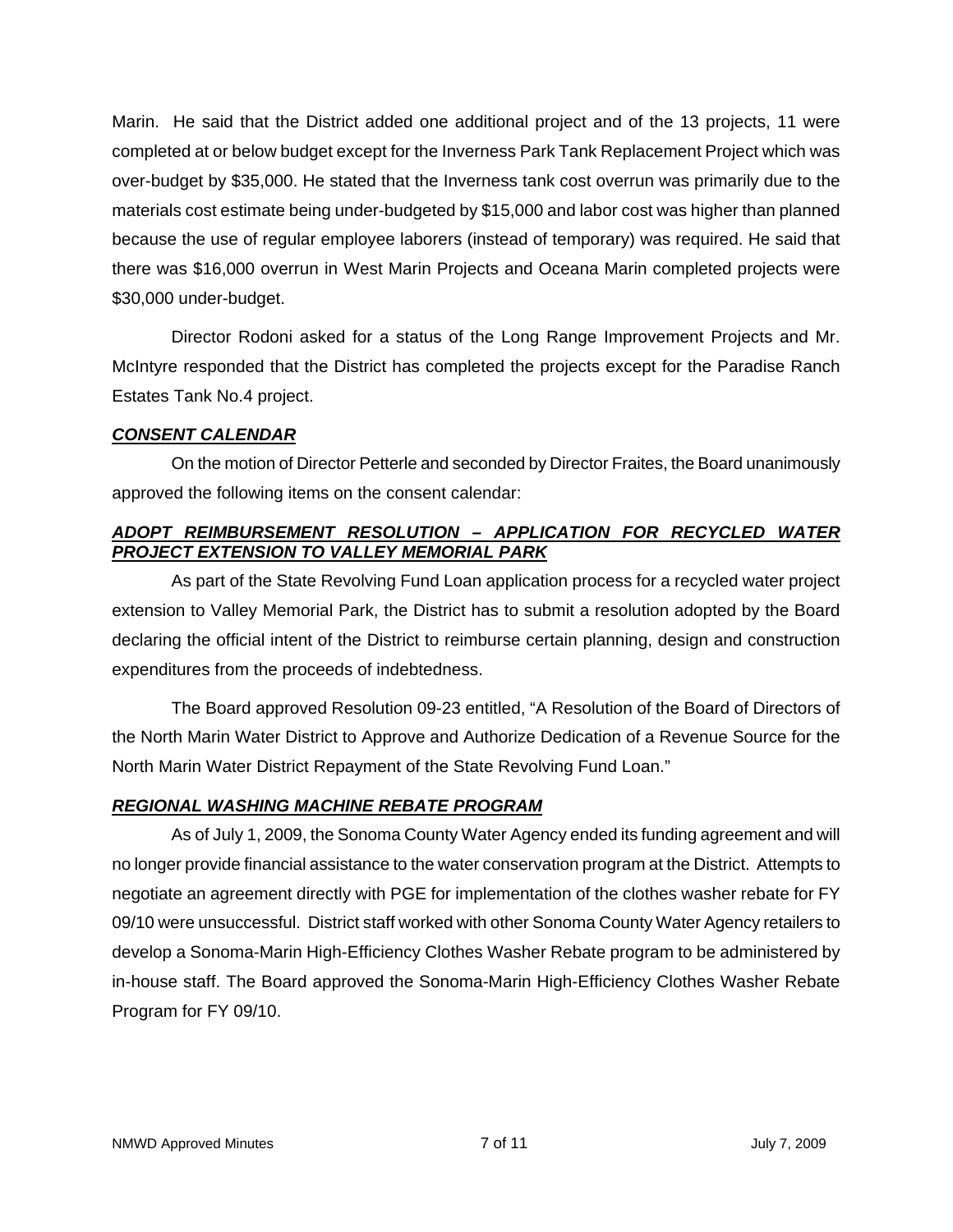### *ACTION CALENDAR*

## *APPROVE: NOTICE OF COMPLETION FOR PONTI TANK RECOATING PROJECT – OLYMPUS & ASSOCIATES*

Mr. McIntyre stated that this project was budgeted in FY 08-09 and was completed in June 2009, 28% below the budgeted amount; the tank serves the Pacheco Valle area. He stated that the District recoated the inside and outside of the tank and completed seismic upgrades. Mr. McIntyre said there were three change orders executed. He reported that the contractor has fulfilled their obligations under contract, all work has been inspected by District staff and third party coating consultant and all sub-contractors have been paid. He said that the Notice of Completion is standard practice and upon approval of the Board, will be filed with the County of Marin. Mr. McIntyre stated that final payment, in the amount of \$22,163 and subject to the absence of any claims filed during the 30-day notice period, will be disbursed on or after August 17, 2009.

 On the motion of Director Schoonover and seconded by Director Petterle, the Board unanimously authorized the General Manager to execute and file a Notice of Completion for the Ponti Tank Recoating Project.

## *APPROVE: ZONE A EXTENSION TO IGNACIO – FILING OF NOTICE OF EXEMPTION*

Mr. McIntyre stated that the Zone A Extension to Ignacio project was identified in the original Novato System Master Plan. He said the second pipeline would be on the west side of Highway 101 and it would provide a 2<sup>nd</sup> parallel Zone A water feed from Central Novato to Southern Novato. He stated that it was prudent to do the project in concert with the City of Novato Bike Path Project that is scheduled to be completed this year. Mr. McIntyre reported that the District would complete the expansion in two phases; the first phase during this fiscal year would coincide with the construction of the bike path project and the second year phase would be the work associated with the tie-in of the new pipeline to the south end of Entrada Boulevard and the south end of South Novato Boulevard. He stated that as part of the work, the District would need to address the California Environmental Quality Act (CEQA) and that this project has a statutory exemption from CEQA because the project consists of the installation of a pipeline in a public right of way less than one mile in length. He said that if the project was approved by the Board, a Notice of Exemption would be filed at the County of Marin for 30-day comment period.

Director Fraites asked if any trees would be removed during the pipeline installation. Mr. McIntyre said that any tree removal would be within the limits of the city's bike path project.

Director Baker asked if the pipe would be under the path or to the side of the path. Mr. McIntyre stated that the District is still working on the width of the pipeline route. He advised that the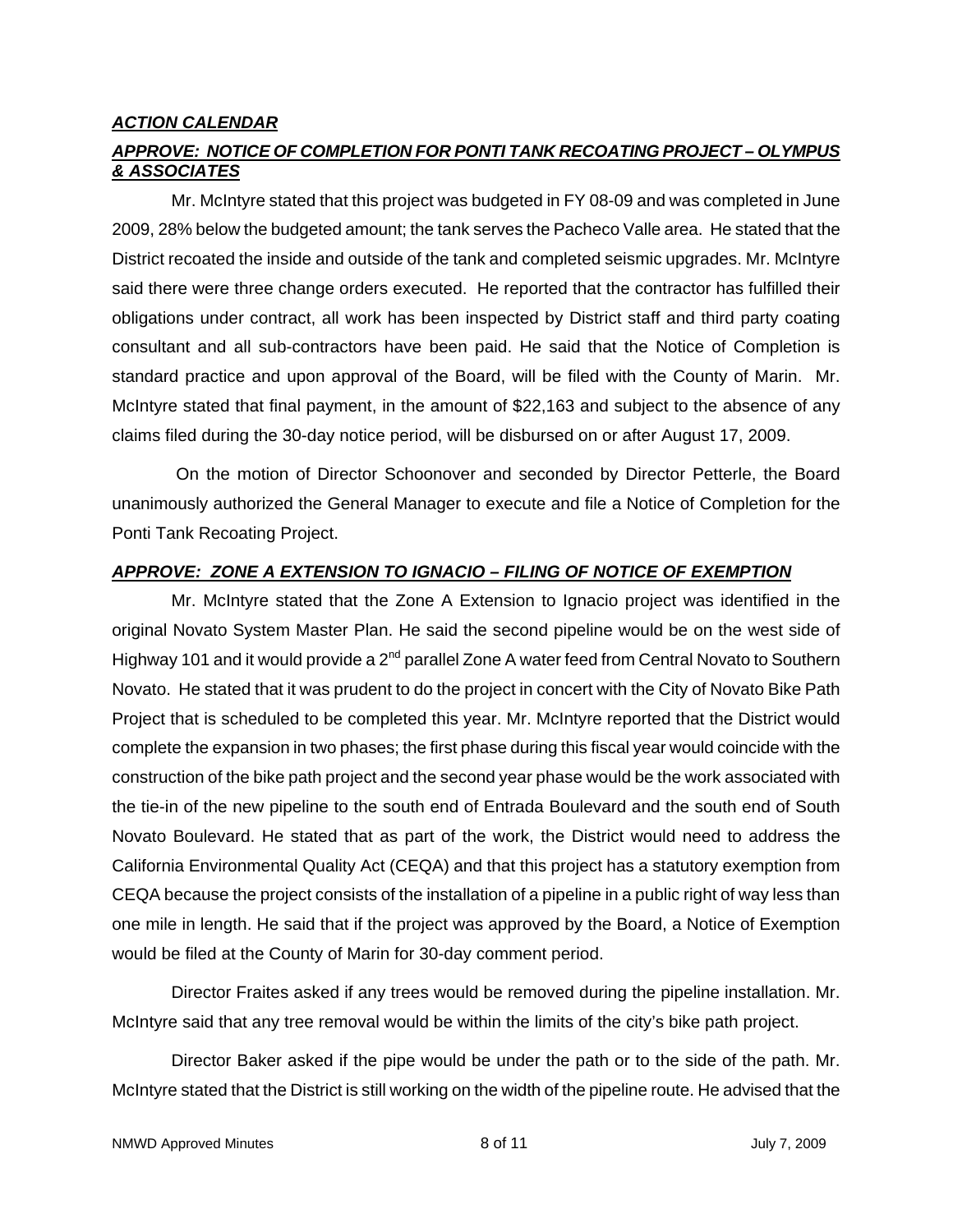pipeline would be installed by the city's contractor, and that a joint agreement with the city will be brought back to the Board for approval.

On the motion of Director Petterle and seconded by Director Fraites, the Board unanimously approved the Zone A Extension project and the filing of the Notice of Exemption with the County of Marin.

# *APPROVE: EMPLOYER-EMPLOYEE RELATIONS POLICY REVISION*

Mr. DeGabriele reminded the Board that the revised Employer-Employee Relations Policy was reviewed at the June 16<sup>th</sup> Board meeting and that the Board deferred action at that time. He said that the revised policy, reviewed by legal counsel, now includes a third representation unit consisting of supervisory employees. Mr. DeGabriele advised that the supervisory employees petitioned to be represented, and he felt that they should not be in the same unit as those they supervise. He stated that an additional revision is to move the water treatment operator classifications from the hourly representation unit into the professional representation unit. Mr. DeGabriele advised that professional employees had not been represented previously. He further advised that the unrepresented employees are awarded an extra \$200 per year compensation now included in the unrepresented employees' cafeteria plan and that compensation would be due to the eight employees. He said that making changes would have a financial impact of up to \$1600 for transferring the five treatment plant employees into the professional group and the three foremen into the supervisory group; and he recommended that the \$1600 be held in abeyance until negotiations are completed.

Mr. DeGabriele said that there will be an election held and that negotiations will start after the policy is approved. He advised that the employees voted to decertify their previous representation with SEIU and have formed by-laws of a proposed North Marin Water District Employees Association.

Director Rodoni asked that the Board be informed who will be representing the group during negotiations; and Mr. DeGabriele informed the Board that the association has already elected officers and he will bring that information back at the next meeting.

On the motion of Director Schoonover and seconded by Director Petterle, the Board unanimously approved the revisions to the North Marin Water District Employer-Employee Relations Policy.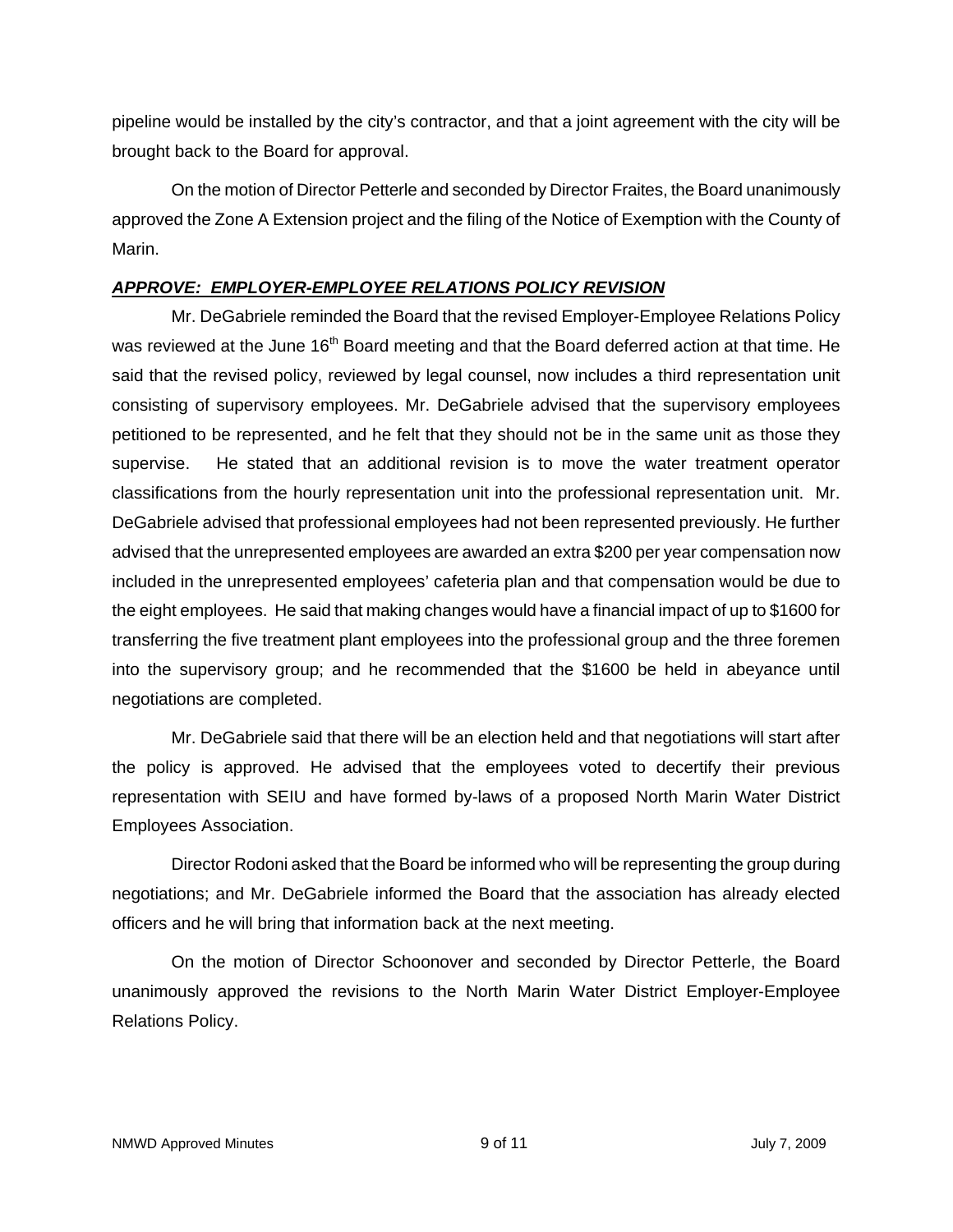# *INFORMATION ITEMS - NOVATO*

# *TAC MEETING – JULY 6, 2009*

Mr. DeGabriele said that the meeting was not well-attended by Agency management but that all of the water contractor representatives and several Agency staff were present. He said the contractors are preparing to report on the summer 2009 water contractor statistics as was done the past two years. Mr. DeGabriele stated that he had informed the Board at the previous meeting that the Agency declared the transmission system temporarily impaired, and they need to come up with allocation for each contractor's deliveries during summer months. He stated that they have stayed within the threshold for the month of June and the TAC is working on an alternate allocation table to update the John Nelson allocation model for available water supply. He said he is suggesting to the TAC that the contractors go slow in developing the alternate allocation table and see how this plays out during the summer.

Mr. DeGabriele reported that the Agency turned off both the Ely Booster Station and Kastania Pump Station, turned it to manual operation limiting deliveries to gravity only. He remarked that if there is not enough revenue, why are they turning off the pumps and reducing the water for sale if it's under the threshold. He said that it appears the Agency is attempting to make it difficult for Marin Municipal to take water and force re-negotiation of Marin Municipal's contracts. He stated that Marin Municipal believes they have the right to enter Kastania Pump Station to put it back in automatic mode. He said that North Marin has the right to operate the pump station but do not have the right to trespass on Agency property. Mr. DeGabriele said that the relationship between the contractors and the Agency's General Manager are very poor.

Director Baker asked Mr. DeGabriele for background on the Kastania Pump Station.

Mr. DeGabriele said that Kastania Pump Station was constructed and owned by Marin Municipal Water District since the late 70's. North Marin has always reserved the right to control the system because it affected tank levels in Novato. He said that in the early 90's the District negotiated with Sonoma County Water Agency and Marin Municipal for the transfer of Kastania Pump Station and the north portion of the North Marin Aqueduct to Sonoma County Water Agency. He stated that the cost of operation transferred solely to Sonoma County Water Agency and the cost is shared with the other contractors. Mr. DeGabriele further stated that the District continued to operate it until June 2009 when the Agency turned the pumps off. He advised that the Agency owns the pump station and the property.